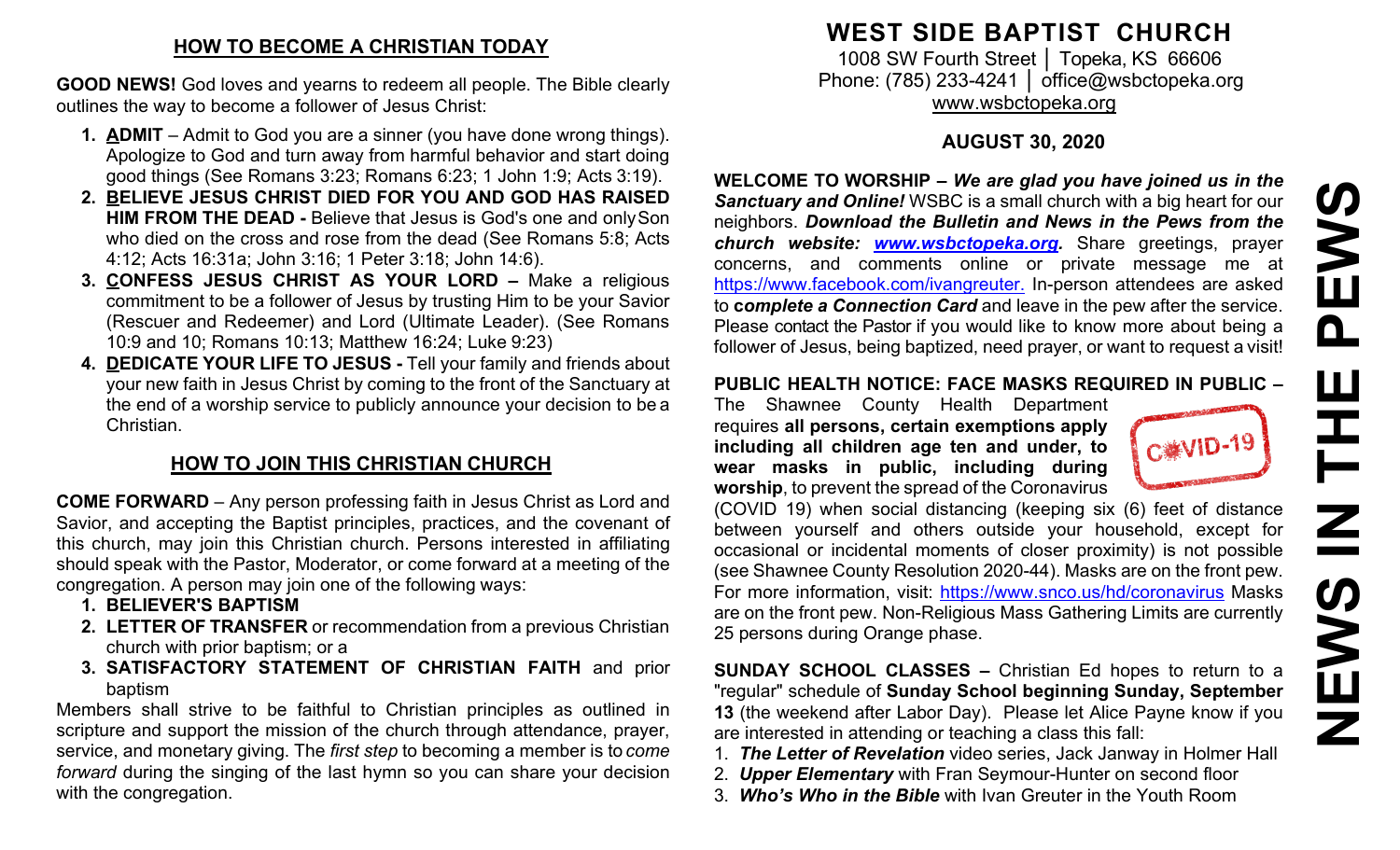**ABCCR ANNUAL GATHERING "A NEW THING – A NEW WAY"** – Our denomination's regional judicatory will hold its Annual Gathering Business Meeting on **Tuesday, September 29, at 7:00 pm via Zoom.** Congratulations to Trena Ansell and Pat Carpenter for being elected as WSBC's Voting Delegates. Delegates will be notified in September of the Zoom instructions and will be provided the documents which will be presented for a vote. Find information at [https://abccr.org/2020annualgathering.](https://abccr.org/2020annualgathering)

**BACK TO SCHOOL –** Wow!! Thank you for donating over 500 school supplies for Meadows elementary! The Church received:

- Backpacks 54 Colored Pencils (12 ct) 8 boxes
- Crayons (10 Count) 5 Crayons (24 Count) 40
- Dry Erase Markers 21 Erasers 4
- Headphones  $-4$
- $G$ lue (bottles) 2  $-$  Glue Sticks 36<br>
Headphones 4  $-$  Highlights 4
	-
- Notebooks 6 Pencil Boxes 4 - Pencils  $(\#2) - 285$  - Pens - 16
- 
- $-$  Scissors 3  $-$  Sticky Notes (4 pack) 8 packages
- Washable Markers  $-4$  Water Bottles  $-5$
- Zip Lock Bags 1 Quart + 1 Gallon size

Plus 450+ cloth masks (homemade, reusable) and \$800 in **cash donations. Meadows Principal, Ms. Nicole Johnson wrote, "**I am so thankful for this community. The outpouring of support for our school is overwhelming. I cannot thank you all enough!" **Assistant Principal Ms. Valdivia** wrote, "Holy cow! That is absolutely amazing! What a wonderful congregation! We are so lucky to have your support. Thank you!!" We will receive donations until school starts on September 9. Mark your gifts "School Supplies" or GIVE ONLINE.

**BIBLE STUDY ONLINE** – The Pastor is leading the **"Gospel of Matthew" Bible Study on Wednesday MORNINGS ONLY at 10:30 am in Holmer Hall (face masks and social distancing required).** Please contact Alice Payne, Coordinator of Christian Education, if you would like to lead an online or inperson evening Bible study.

**GIVING –** Thank you for giving generously during the Coronavirus (COVID 19) national crisis. Please mail your gifts, give in person, or give ONLINE at [https://west-side-baptist-church.square.site.](https://west-side-baptist-church.square.site/)

**FOOD PANTRY -** Free Fruit and Vegetable Food Pantry on **Wednesdays from 3:30 to 5:30 pm, while supplies last**. **MOBILE SITE**: enter western PARKING LOT from 4th and CLAY Streets; do not park or exit your vehicle. Equal Opportunity. \*All food is available at no cost. **Please wear a mask or face covering to protect the health and safety of our volunteers.**



*See Jack Janway if you would like to volunteer to help serve during the Food Pantry.* 



**HOSPITAL & EMERGENCIES –** If the hospital admits you or a loved one for an emergency or surgery, **the hospital staff and chaplains' Office will NOT contact the Church Office or the Pastor**. **You or a family member must call the Church Office**  Hospitalized **at (785) 233-4241 or the PASTOR at HOME (785) 267-0936**.

**NEWSLETTER ARTICLES DUE –** Submit your October newsletter articles to the Church Office [\(office@wsbctopeka.org\)](mailto:office@wsbctopeka.org) before Wednesday, September 23, by noon. The Witness newsletter was published monthly on the last Sunday. Please contact the Office if you would like a copy mailed to you free-of-charge.

**WWW KIDS BIBLE CLUB DELAYED START** – The Christian Ed. Committee decided to **postpone the opening of Wonderful West Side Wednesdays** that we had tentatively scheduled for September. We will continue to discuss the viability of this program over the next few months.

~Alice Payne, Coordinator of Christian Education

**FINANCIAL GIVING** – Thank you for the generous support of the work of God in and through West Side Baptist Church. Donations report:

|                           | 08-23-2020 |    | Y-T-D        |
|---------------------------|------------|----|--------------|
| <b>General Fund</b>       | 5,865.00   |    | \$106,749.53 |
| Building Fund/Cap. Cm. \$ | 15.00      |    | 6,630.00     |
| <b>Sunday School</b>      |            | \$ | 130.25       |
| <b>ABCUSA OGHS</b>        | \$         | \$ | 2,966.78     |
| Am. For Christ Offering   | \$         | \$ | 2,145.00     |
| <b>Baby Closet</b>        |            | \$ | 2,275.00     |
| Fellowship/Benevolence \$ | 100.00     | \$ | 5,109.00     |
| <b>ABW-LOVE Gift</b>      | \$         | \$ | 231.09       |
| <b>School Supplies</b>    | 100.00     | S. | 700.00       |